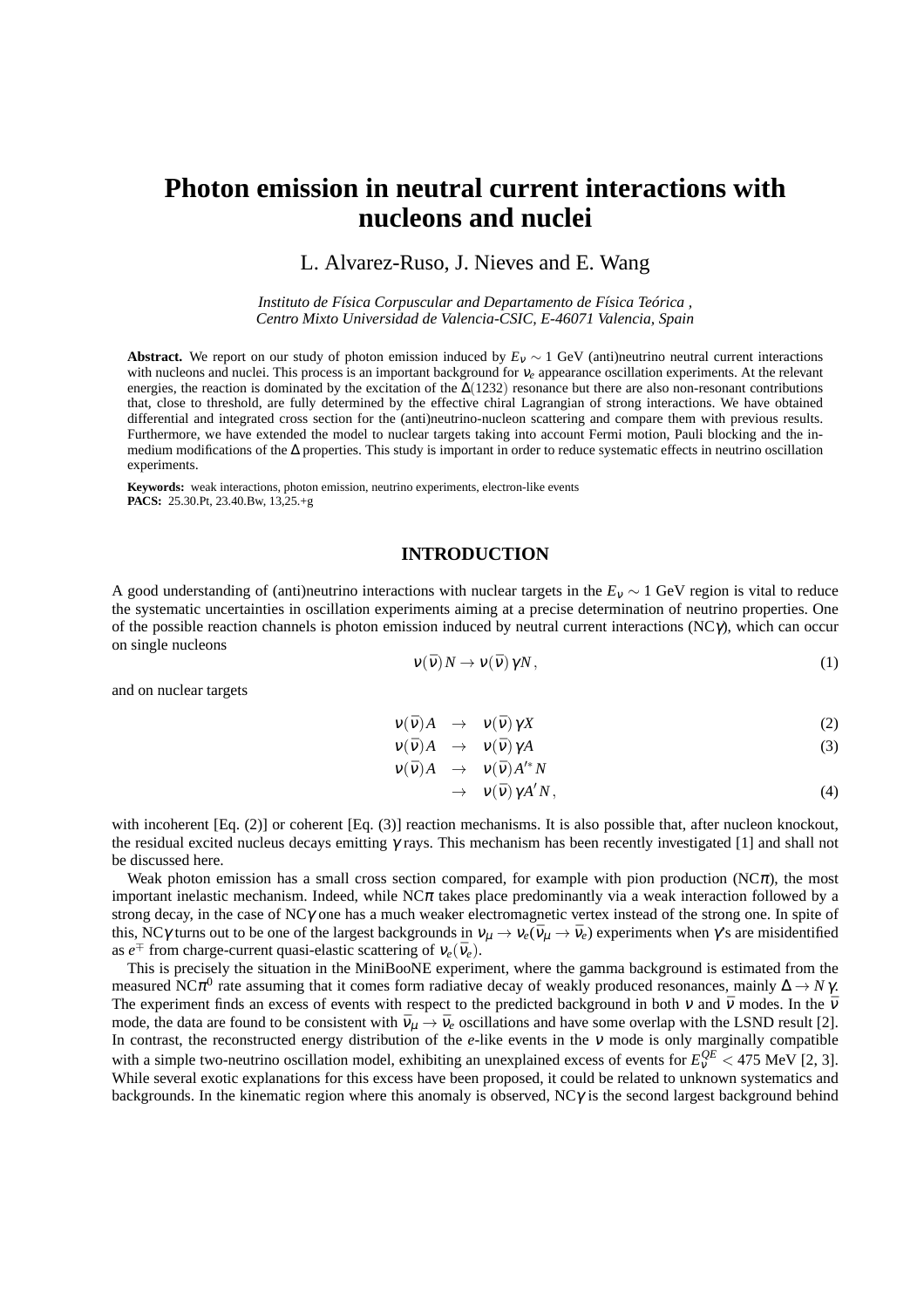

**FIGURE 1.** Set of Feynman diagrams of the model

NC $\pi^0$ . In view of this, it is important to study this process in detail, using the well developed framework of hadronic and nuclear physics.

The first step in this direction was performed in Ref [4], where reaction (1) was studied with a microscopic model developed in terms of hadronic degrees of freedom: nucleon, ∆(1232) resonance and mesons. With this model, the NCγ events at MiniBooNE were calculated to be twice as many as expected from the MiniBooNE *in situ* estimate. The conclusion was that NCγ events give a significant contribution to the low-energy excess of *e*-like events [5]. However, in Ref. [5] the nuclear target  $(^{12}C)$  was treated as an ensemble of nucleons, neglecting all nuclear-medium corrections. Furthermore, an energy independent and rather high efficiency correction compared with the presently available figures [6] was assumed in the analysis. A contrasting result, much closer to the MiniBooNE estimate, was recently obtained in Ref [7], based on the chiral effective field theory of nuclei [8], phenomenologically extended to the intermediate energies ( $E_V \sim 1$  GeV) of the v flux at MiniBooNE. Our approach, described in the next section, has several ingredients in common with these previous works but also quantitative differences.

#### **FORMALISM**

First, let us discuss  $NC\gamma$  on the nucleon. The amplitude can be cast as

$$
\mathcal{M}_r = \frac{G_F e}{\sqrt{2}} \varepsilon_\mu^{*(r)} \bar{u}(p') \Gamma^{\mu \alpha} u(p) l_\alpha \,. \tag{5}
$$

It is proportional to the Fermi constant  $G_F$  and the electric charge  $e$ ;  $\varepsilon^{*(r)}$  denotes the photon polarization vector;  $l_\alpha$ , the Standard Model neutral current for (anti)neutrinos, is contracted with the hadronic current  $\bar{u}\Gamma^{\mu\alpha}u$ , which is specific for the different reaction mechanisms. The later is determined by the set of Feynman diagrams shown in Fig. 1: direct and crossed nucleon-pole and ∆-pole terms, and pion-pole term

$$
\Gamma^{\mu\alpha} = \Gamma^{\mu\alpha}_{N} + \Gamma^{\mu\alpha}_{\Delta} + \Gamma^{\mu\alpha}_{\pi}.
$$
\n(6)

For the nucleon-pole diagrams,  $\Gamma_N^{\mu\alpha}$  takes the form

$$
\Gamma_N^{\mu\alpha} = J_{EM}^{\mu}(-q_\gamma)D_N(p+q)J_{NC}^{\alpha}(q) + J_{NC}^{\alpha}(q)D_N(p'-q)J_{EM}^{\mu}(-q_\gamma)
$$
\n<sup>(7)</sup>

where  $D_N(p) = (p - M)^{-1}$  is the nucleon propagator; *q* is the 4-momentum transferred to the nucleon and  $q_\gamma$ , the one of the outgoing photon.

$$
J_{NC}^{\alpha}(q) = \gamma^{\alpha} \tilde{F}_1(q^2) + \frac{i}{2M} \sigma^{\alpha\beta} q_{\beta} \tilde{F}_2(q^2) - \gamma^{\alpha} \gamma_5 \tilde{F}_A(q^2),
$$
  
\n
$$
J_{EM}^{\mu}(-q_{\gamma}) = \gamma^{\mu} F_1(0) - \frac{i}{2M} \sigma^{\mu\nu} q_{\gamma\nu} F_2(0),
$$
\n(8)

where  $\tilde{F}_{1,2}$  and  $F_{1,2}$  are the vector NC and EM form factors, respectively. For the axial form factor

$$
2\tilde{F}_A^{(p,n)} = \pm F_A + F_A^{(s)}
$$
\n(9)

we take

$$
F_A(Q^2) = g_A \left(1 - \frac{q^2}{M_A^2}\right)^{-2}
$$
\n(10)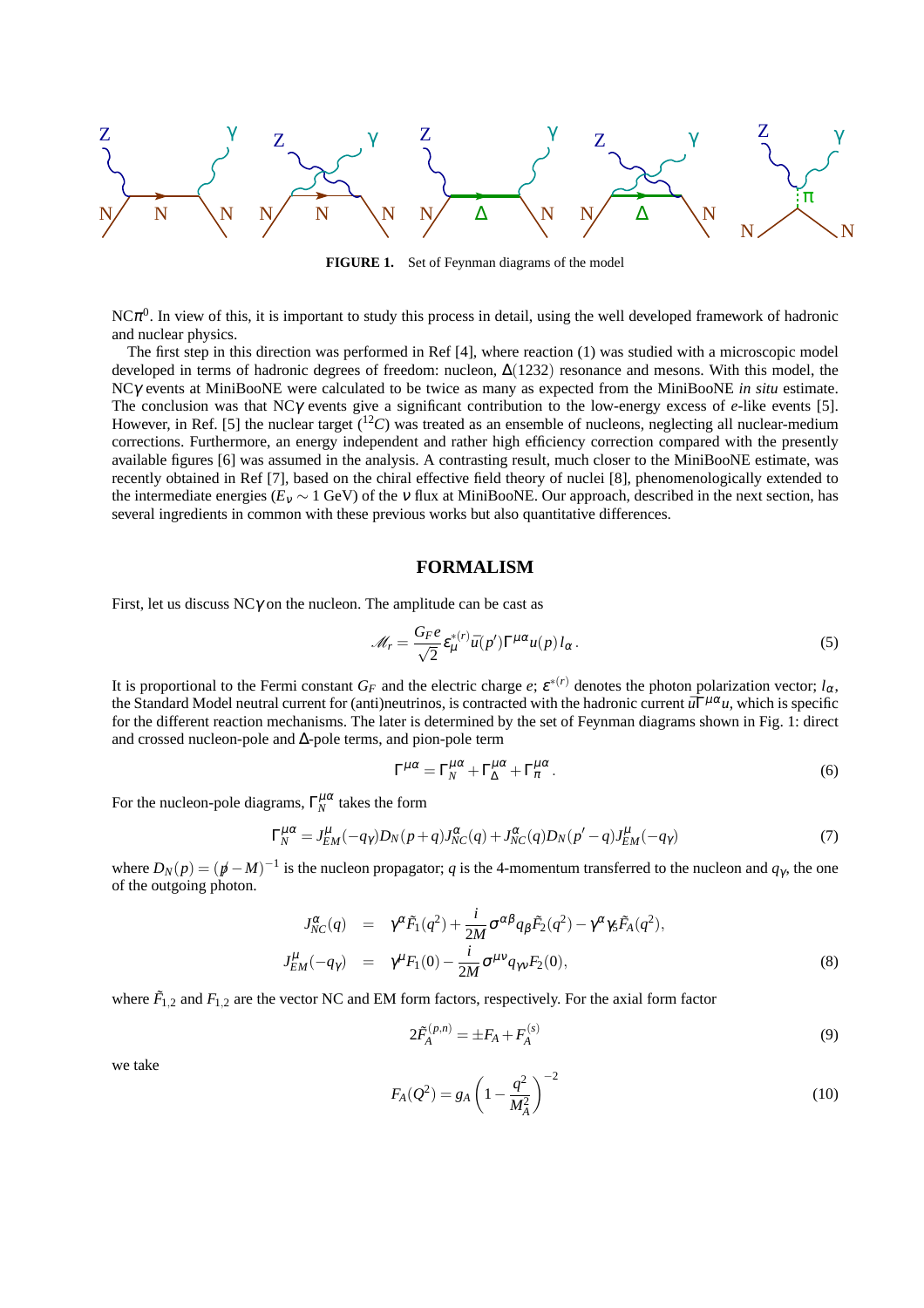with  $g_A = 1.267$ , the axial coupling, and  $M_A = 1.016$  GeV [9], neglecting the strange part of the axial form factor  $F_A^{(s)}$ *A* , as well as in the vector NC ones.

The most prominent contribution to the cross section arises from the weak excitation of the  $\Delta(1232)$  resonance followed by its radiative decay. For direct and crossed  $\Delta$  terms one has

$$
\Gamma^{\mu\alpha} = J_{EM}^{\delta\mu}(p', q_\gamma) D_{\delta\sigma}^{\Delta}(p+q) J_{NC}^{\sigma\alpha}(p, q) + J_{NC}^{\delta\alpha}(p', -q) D_{\delta\sigma}^{\Delta}(p'-q) J_{EM}^{\sigma\mu}(p, -q_\gamma), \tag{11}
$$

where  $\tilde{J}^{\alpha\beta} = \gamma_0 \left(J^{\alpha\beta}\right)^{\dagger} \gamma_0$  and the  $\Delta$  propagator is given by

$$
D^{\Delta}_{\delta\sigma}(p) = \frac{\Lambda_{\delta\sigma}}{p^2 - M^2_{\Delta} + iM_{\Delta}\Gamma_{\Delta}(p^2)};
$$
\n(12)

 $\Lambda_{\delta\sigma}$  is the *N* −  $\Delta$  projector and  $\Gamma_{\Delta}(p^2)$  the  $\Delta$  (energy dependent) width dominated by the  $\Delta \to N\pi$  *p*-wave decay. The vertices  $J_{NC,EM}^{\beta\mu}$  can be written in the most general form as

$$
J_{NC}^{\beta\mu}(p,q) = \left[\frac{\tilde{C}_{3}^{V}(q^{2})}{M}(g^{\beta\mu}q - q^{\beta}\gamma^{\mu}) + \frac{\tilde{C}_{4}^{V}(q^{2})}{M^{2}}(g^{\beta\mu}q \cdot p_{\Delta} - q^{\beta}p_{\Delta}^{\mu}) + \frac{\tilde{C}_{5}^{V}(q^{2})}{M^{2}}(g^{\beta\mu}q \cdot p - q^{\beta}p^{\mu})\right]\gamma_{5},
$$
  
+ 
$$
\frac{\tilde{C}_{3}^{A}(q^{2})}{M}(g^{\beta\mu}q - q^{\beta}\gamma^{\mu}) + \frac{\tilde{C}_{4}^{A}(q^{2})}{M^{2}}(g^{\beta\mu}q \cdot p_{\Delta} - q^{\beta}p_{\Delta}^{\mu}) + \frac{\tilde{C}_{5}^{A}(q^{2})}{M^{2}}g^{\beta\mu},
$$
(13)

$$
J_{EM}^{\beta\mu}(p,q_{\gamma}) = \left[\frac{C_3^{EM}(0)}{M}(g^{\beta\mu}q_{\gamma} - q_{\gamma}^{\prime\beta}\gamma^{\mu}) + \frac{C_4^{EM}(0)}{M^2}(g^{\beta\mu}q_{\gamma} \cdot p_{\Delta} - q_{\gamma}^{\beta}p_{\Delta}^{\mu}) + \frac{C_5^{EM}(0)}{M^2}(g^{\beta\mu}q_{\gamma} \cdot p - q_{\gamma}^{\beta}p^{\mu})\right]\gamma_5, \quad (14)
$$

in terms of the EM vector and NC vector and axial  $N - \Delta$  transition form factors  $C_i^{EM} = -C_i^V$ ,  $\tilde{C}_i^V = -(1 - 2 \sin^2 \theta_W) C_i^V$ <br>and  $\tilde{C}_i^A = -C_i^A$ , respectively;  $C_i^{EM}$  can be related to the  $N - \Delta(1232)$  helicity amplit isobar model MAID [11]. In the axial sector we assume  $\tilde{C}_3^A = 0$  and  $\tilde{C}_4^A = -C_5^A/4$  for the subleading (in a  $q^2$  expansion) form factors, while for the dominant  $C_5^A$  we take

$$
C_5^A(q^2) = C_5^A(0) \left(1 - \frac{q^2}{M_{A\Delta}^2}\right)^{-2},\tag{15}
$$

with  $C_5^A(0) = 1.0 \pm 0.11$  and  $M_A = 0.93 \pm 0.07$  GeV fixed in a fit to  $v_\mu d \to \mu^- \Delta^{++} n$  BNL and ANL data [12]. The error in  $C_5^A(0)$  is the main source of theoretical uncertainty in our predictions.

The first four diagrams in Fig 1 account for the leading contributions close to threshold. The inclusion of form factors allow to extend the model to the higher energies of interest for neutrino experiments. The last, pion-pole, term is of higher order and should be small. It is indeed found to be negligible compared to the mechanisms discussed above. We assume that other higher order terms can be also neglected.

The model for  $N\mathcal{C}\gamma$  on the nucleon has been extended to the incoherent reaction (2) on nuclear targets. For this purpose we have adopted the relativistic local Fermi gas description, according to which the target nucleons have momenta up to a Fermi momentum defined locally  $p_F^{p,n}(\vec{r}) = \left[3\pi^2 \rho_{p,n}(\vec{r})\right]^{1/3}$  as a function of the local density of protons and neutrons independently. The density distributions are based on empirical determinations in the case of protons and on realistic theoretical models in the case of neutrons. Final nucleons are not allowed to take occupied states (Pauli blocking).

Furthermore, it is known that the properties of the  $\Delta(1232)$  resonance get substantially modified in a nuclear environment. This nuclear effect can be taken into account by performing the following substitutions in the ∆(1232) propagator [Eq. (12)]

$$
M_{\Delta} \rightarrow M_{\Delta} + \text{Re}\Sigma_{\Delta}(\rho), \qquad (16)
$$

$$
\Gamma_{\Delta} \rightarrow \tilde{\Gamma}_{\Delta} - 2\,\mathrm{Im}\Sigma_{\Delta}(\rho). \tag{17}
$$

The real part of the in-medium  $\Delta$  selfenergy,  $\Sigma_{\Delta}$ , receives an attractive (negative) contribution from the nuclear mean field, which is partially cancelled by an effective repulsive piece from iterated ∆-hole excitations. In view of this and for the sake of simplicity we take  $\text{Re}\Sigma_{\Delta}(\rho) \approx 0$ . The resonance decay width is reduced to  $\tilde{\Gamma}_{\Delta}$  because the final nucleon in  $\Delta \to \pi N$  can be Pauli blocked but, on the other hand, it increases because of the presence of many body processes such as  $\Delta N \to NN$ ,  $\Delta N \to NN \pi$  and  $\Delta NN \to NN N$  (collisional broadening). These new decay channels, which are accounted in Im $\Sigma_{\Lambda}$ , have been parametrized as a function of the local density in Ref. [13].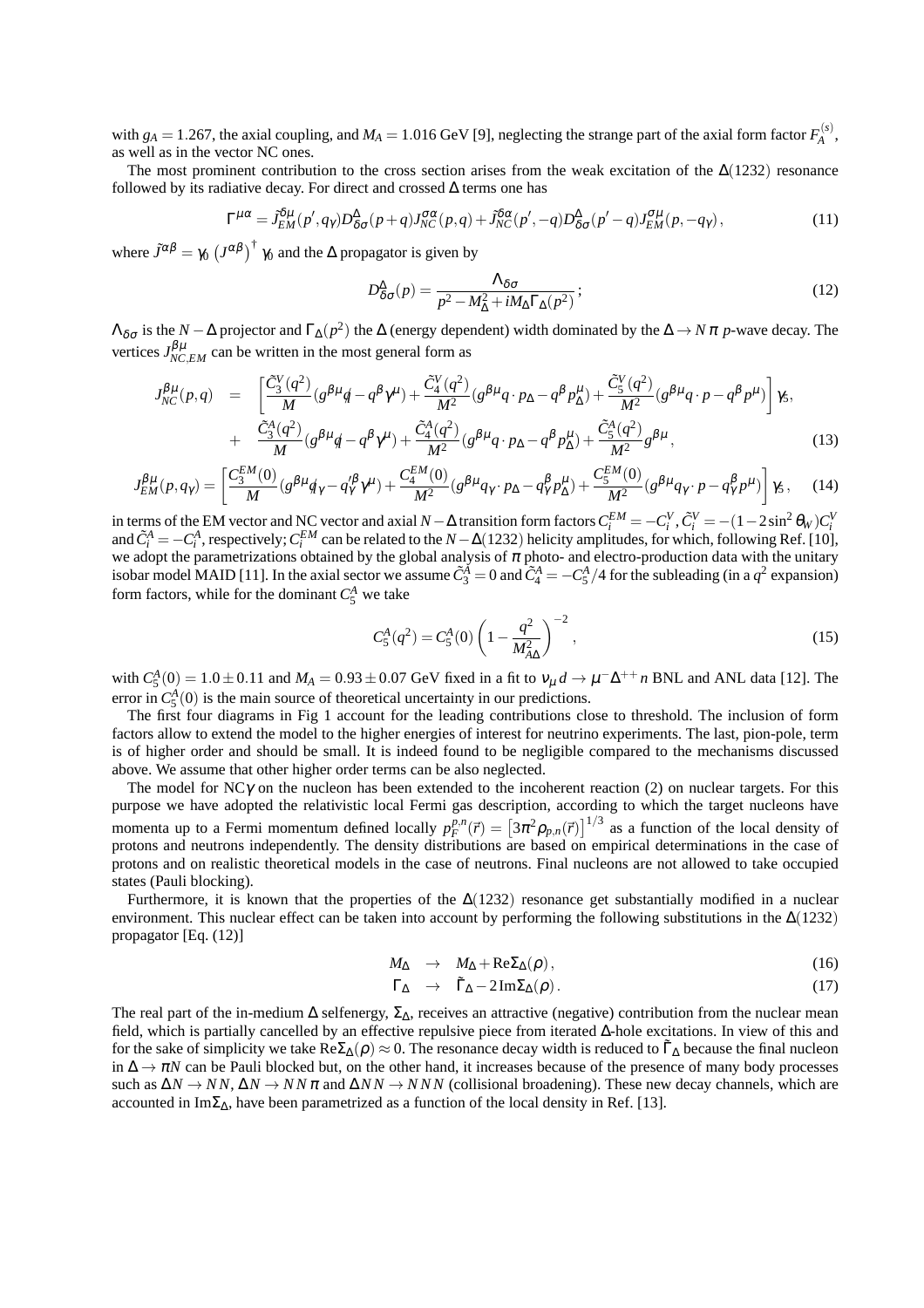#### **RESULTS**



**FIGURE 2.** Integrated cross section for  $(\bar{v})v p \rightarrow (\bar{v})v p \gamma$  (left panel) and  $(\bar{v})v n \rightarrow (\bar{v})v n \gamma$  (right panel).

We consider first  $NC\gamma$  on single nucleons. The integrated cross sections as a function of the (anti)neutrino energies are given in Fig. 2. The ∆ mechanism is dominant but, at *E*<sup>ν</sup> ∼ 1.5 GeV, the cross section from nucleon-pole terms is only ~ 2.5 smaller than the  $\Delta$  one. The error bands are determined by the uncertainty in  $C_5^A(0)$  discussed above. As in other weak interaction processes, the different helicities of  $v$  and  $\bar{v}$  are responsible for different interferences, resulting in smaller  $\bar{v}$  cross sections with a more linear energy dependence. The dashed and dotted curves are obtained with the assumptions of Ref. [4]. The small differences, mainly in the faster rise of the cross section can be explained by: a larger  $C_5^A(0) = 1.2$  *vs* 1 ± 0.11 of the present work, a constant  $\Gamma_{\Delta} = 120$  MeV of Ref, [4] *vs* the energy dependent width used in this work, and an  $M_A = 1.2$  GeV *vs* 1 GeV taken here for the nucleon-pole terms.

In Fig. 3 the cross section for reaction (2) on  ${}^{12}C$  is presented. The dashed lines are obtained by summing the contributions of 6 protons and 6 nucleons at rest, *i.e.* neglecting all nuclear effects. By taking into account Fermi motion and Pauli blocking, the cross section already goes down by more than 10 %. With the full model, including the modification of the ∆ resonance, the reduction is ∼ 30 %. A similar net effect is obtained in Ref. [7], although the reduction quoted for the direct  $\Delta$  mechanism (50 %) is substantially larger than ours ( $\sim$  30 %).



**FIGURE 3.** Integrated cross section for incoherent NC $\gamma$  on a <sup>12</sup>C target. The error band corresponds to the uncertainty in  $C_5^A(0) = 1 \pm 0.11.$ 

Finally, using the available information about the total number of protons on target  $(6.46 \times 10^{20} \text{ in } v \text{ mode and})$  $11.27 \times 10^{20}$  in  $\bar{v}$  mode), the target mass (806 tons) and composition (CH<sub>2</sub>) of the MiniBooNE detector [2], as well as the (anti)neutrino flux determination [14] and the energy-dependent efficiencies for  $\gamma$  detection [6] we have calculated the number of *e*-like events from photons according to our model (further details will be given elsewhere). The comparison to the MiniBooNE *in situ* estimate is shown in Fig. 4 as a function of the (anti)neutrino energy